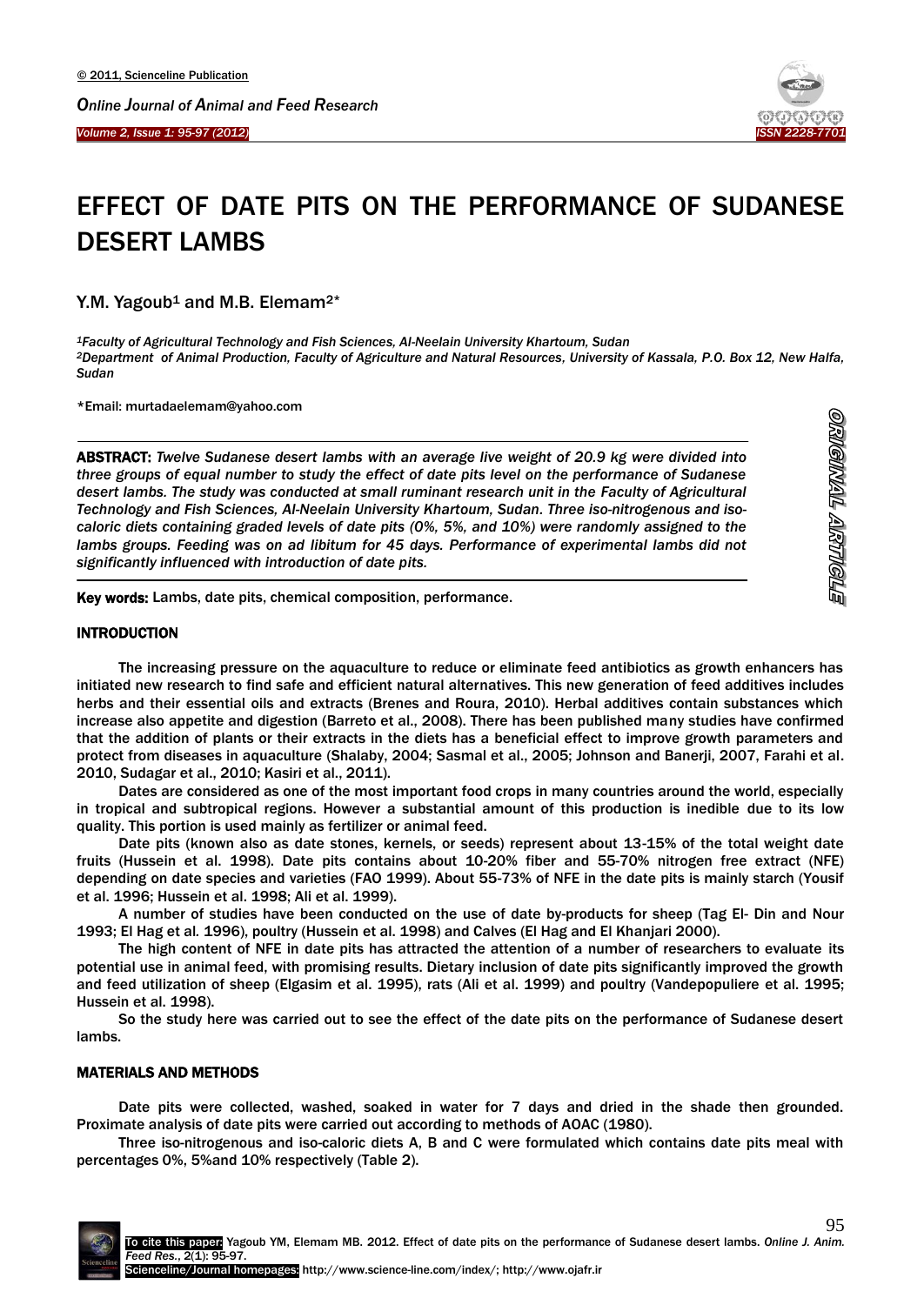Twelve Sudanese desert lambs with an average live weight of 20.9 kg were used in this study. Lambs were kept for an adaptation period of two weeks during which they were sprayed with an acricide and drenched for endoparasites. A mixture containing equal proportions of experimental diets was fed to the lambs. At the end of the adaptation period lambs were individually weighed and divided into three groups of equal number and weight. Each group was separately kept in a pen provided with watering and feeding facilities.

The diets were randomly assigned to the lambs groups and offered *ad libitum* in one morning meal throughout the feeding period. Green fodder (*Medicago Sativa*) was also offered at a rate of 1kg/ head/week as a source of vitamin A. Clean water and salt lick were available throughout the feeding period which lasted for 45 days. Feed intake, live weight and feed conversion ratio were determined.

Data was statistically analyzed according to the analysis of variance applicable to complete randomized design as described by Snedecor and Cochran (1980).

### RESULTS AND DISCUSSION

The proximate analysis of date pits and the ingredients proportion of three experimental rations were shown in Table 1 and Table 2 respectively. Performance characteristics of Sudanese desert lambs were presented in Table 3. Graded percentages of date pits meal induced no significant effect on the final body weight, weight gain and feed conversion efficiency.

| Table 1 - Approximate composition (g/Kg DM) of date pits                                                            |           |
|---------------------------------------------------------------------------------------------------------------------|-----------|
| <b>Items</b>                                                                                                        | $g/kg$ DM |
| CP                                                                                                                  | 214       |
| EE                                                                                                                  | 50        |
| <b>CF</b>                                                                                                           | 158       |
| Ash                                                                                                                 | 53        |
| ME (Mj/kg DM) $*$                                                                                                   | 8.8       |
| * ME was calculated according to the equation: ME (MJ/kg DM) = 0.012CP + 0.031EE + 0.005CF + 0.014NFE (Maff, 1975). |           |

| Table 2 - Ingredients proportion and chemical composition of experimental diets |                 |                 |                 |  |  |
|---------------------------------------------------------------------------------|-----------------|-----------------|-----------------|--|--|
| <b>Ingredients</b>                                                              | <b>Ration A</b> | <b>Ration B</b> | <b>Ration C</b> |  |  |
| Sorghum grain                                                                   | 30              | 22              | 22              |  |  |
| Wheat bran                                                                      | 18              | 22              | 20              |  |  |
| <b>Groundnut meal</b>                                                           | 19              | 18              | 17              |  |  |
| <b>Groundnut hulls</b>                                                          | 24              | 21              | 20              |  |  |
| <b>Datepits</b>                                                                 | O               | 5               | 10              |  |  |
| <b>Molasses</b>                                                                 |                 | 10              | 9               |  |  |
| Lime stone                                                                      |                 |                 |                 |  |  |
| <b>Common salt</b>                                                              |                 |                 |                 |  |  |
| ME (Mi/kgDM)                                                                    | 10.26           | 10.00           | 9.97            |  |  |
| CP%                                                                             | 16.7            | 17.05           | 17.1            |  |  |

| Table 3 - Performance characteristics of Sudanese desert Lambs fed |       |       |       |                          |  |
|--------------------------------------------------------------------|-------|-------|-------|--------------------------|--|
| <b>Item</b>                                                        | A     | в     |       | S.E                      |  |
| No. of animals                                                     |       |       |       |                          |  |
| Experimental period (days)                                         | 45    | 45    | 45    | $\overline{\phantom{0}}$ |  |
| Initial weight (Kg)                                                | 20.2  | 20.6  | 20.3  | 0.26                     |  |
| Final weight (Kg)                                                  | 25.51 | 25.02 | 25.17 | 0.43                     |  |
| Average daily gain $(g)$                                           | 118   | 98    | 108   | 1.05                     |  |
| Feed intake (Kg/day)                                               | 1.20  | 1.09  | 1.12  | 0.90                     |  |
| Feed conversion*                                                   | 10.21 | 11.08 | 10.38 | 1.56                     |  |
| S.E. Standard error; *Feed intake (g) / average daily gain (g)     |       |       |       |                          |  |

| Table 4 - Financial Study of the research |                    |                   |                    |
|-------------------------------------------|--------------------|-------------------|--------------------|
| <b>Feeds</b>                              | <b>Feed Intake</b> | Kilogram's Price* | <b>Whole Price</b> |
| A                                         | 202.32             | 0.84              | 169.95             |
| в                                         | 182.88             | 0.82              | 149.96             |
|                                           | 188.64             | 0.78              | 147.14             |
| * Price in Sudanese pounds                |                    |                   |                    |

These results were not in line with a number of previous studies (Shawket, 1999; Ahmed et al., 2001; Shawket et al., 2001; Abouheif et al., 2000) this may be due to the low percentages of the date pits that were used in this study. On the other hand feed intake, average daily gain and feed conversion were lower with diet containing date pits than that of diet containing no date pits. These results were not in agreement with that of Al-Owaimer et al. (2008), who reported that feed intake was higher with the lambs fed on diet containing date pits. As seen from